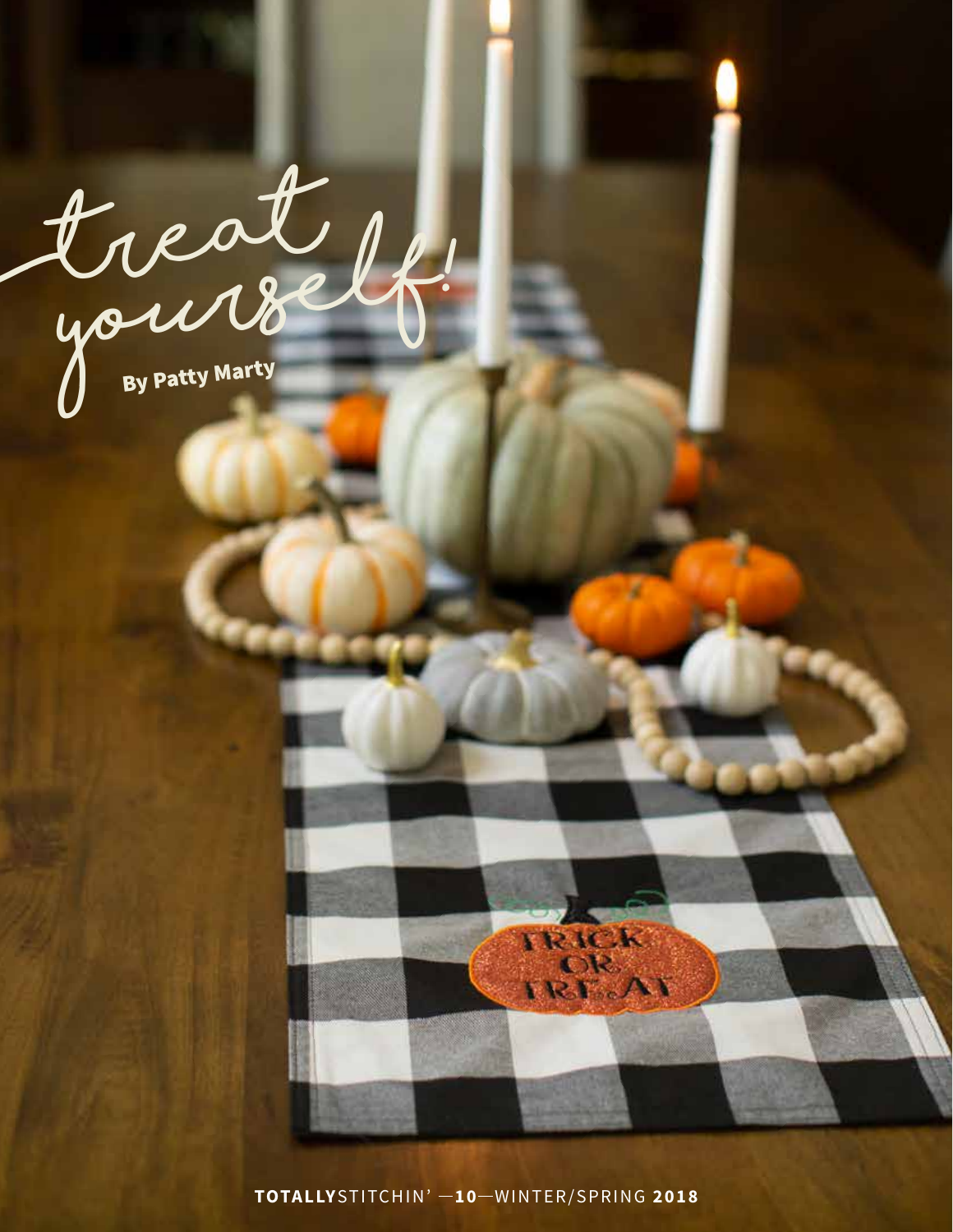## WHAT YOU'LL NEED

- **• Embroidery machine**
- **• 5" x 7" or 6" x 10" Embroidery hoop**
- **• Trick or Treat pumpkin appliqué design (included)**
- **• Pillow blank or table runner**
- **• Coordinating decorative embroidery thread**
- **• Black and orange embroidery glitter or heat transfer vinyl with backing removed**
- **• Baby Lock Stabilizer, Stick-Tear Stabilizer OR Baby Lock Stabilizer, Tear Away Firm and Mettler Web Bond spray or other adhesive spray**
	- **• Marking pen or Frixion Pen**
- **• Ruler**
	- **• Pins (optional)**

Design Download **Click Here**

# Chump Change \$10 - \$20 \$20 - \$50

**project**  INFO METER

Kids napping Friday Night Fall Break

### **Hooping your pillow:**

- 1. Gather all of your supplies for the project.
- 2. Cut your stabilizer a little larger than your hoop of choice.



- 3. Place the stabilizer inside the hoop and carefully spray the stabilizer with temporary adhesive spray.
- 4. With marking pen, measure and mark the center of the pillow form. A Frixion pen was used for this project. The ink from this pen can be easily removed using an iron after you complete the project. You may want to test on your fabric for optimal finished results.
- 5. Float the pillow on top of the stabilizer to hoop the pillow. Floating means that you hoop the stabilizer only and then place (float) the pillow on top of the hooped stabilizer .
- 6. When purchasing a pillow blank, it is ideal if your pillow has a zipper opening. Unzip the pillow cover and remove any pillow insert.



- 7. You may have to turn your pillow inside out to help float the pillow cover. If that does not give you the desired space, you can also rip out the stitching on a portion of the pillow cover to make it easier to hoop. If this is done, you will need to re-sew the pillow once the embroidery is completed.
- 8. Place your hooped pillow onto your machine. Check to make sure any excess pillow fabric is clear of the hoop and needle area.
- 9. Thread your machine with the thread color of choice.

#### **Stitching your embroidery:**

- 10. From the Home screen your machine, select icon to retrieve your design from the USB or storage device.
- 11. Complete any other desired embroidery editing with your design.
- 12. Position your design to ensure it is aligned with the center mark of the pillow.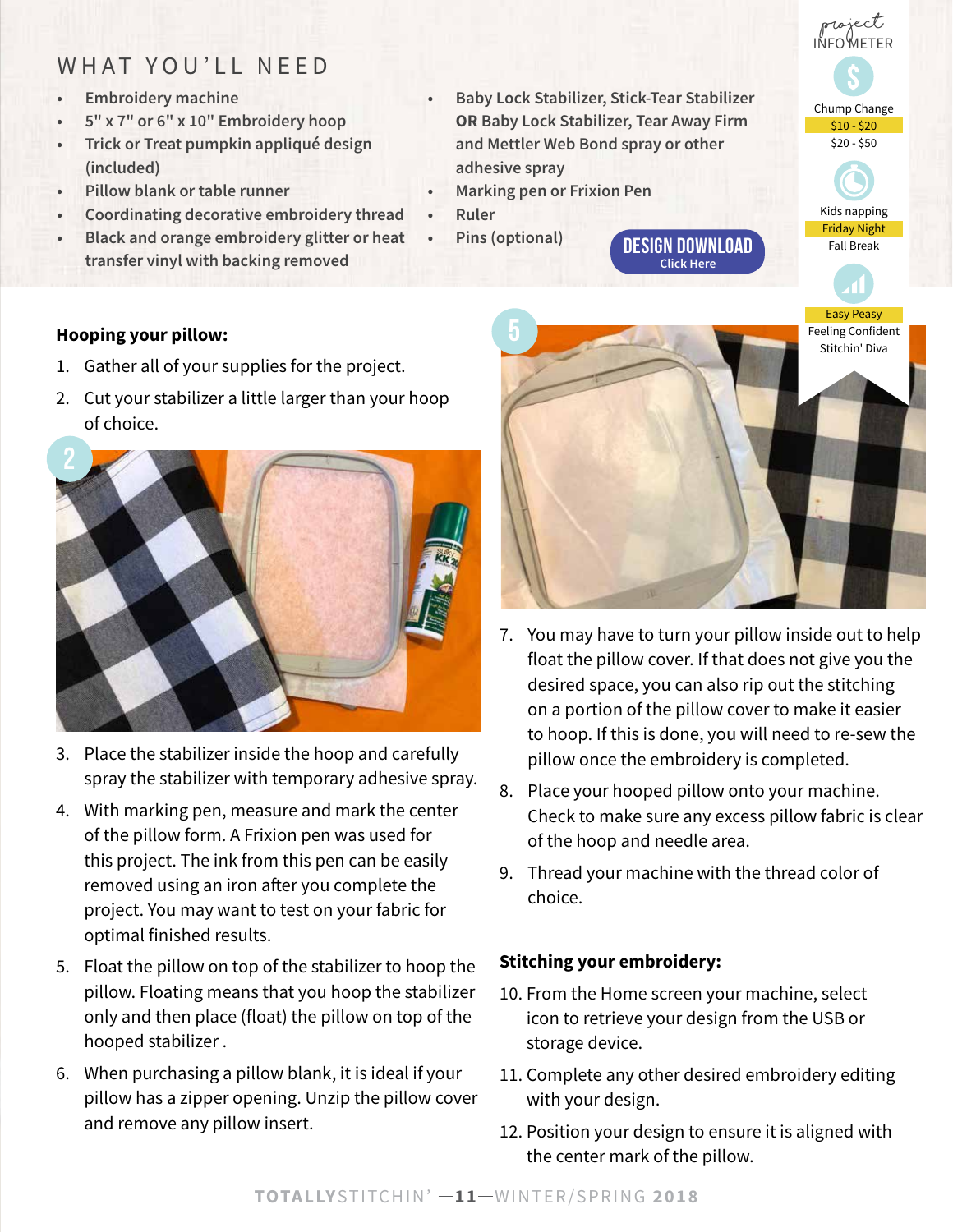**TOTALLY**STITCHIN' **1 2** WINTER/SPRING **<sup>2018</sup> TOTALLY**STITCHIN' I WINTER/SPRING **2018 12**

TRICK OR OK